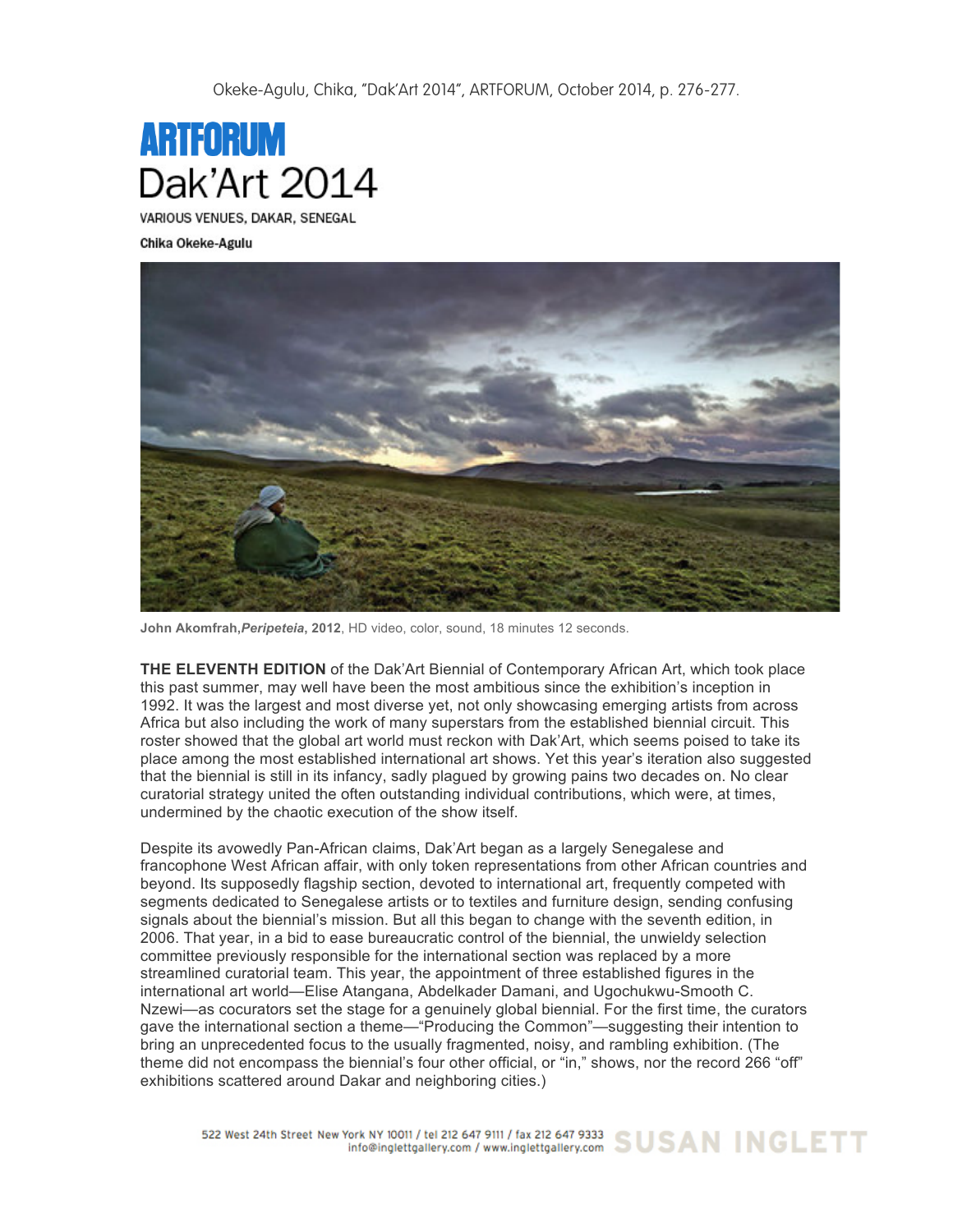But it is one thing to select a theme and another to organize a coherent exhibition around it. Indeed, understanding the "common" is no easy task, particularly in relation to the diverse range of work by the sixty-one artists presented in the international section. In a recent interview, Nzewi (who is curator of African art at Dartmouth College's Hood Museum of Art) provided a helpful explanation of the theme "as a unifying, edifying, unselfish process, actively generated in the context of cultural production but taking into account what one may refer to as the politics and the economics of sociability." Such a broadly informed perspective is, he argues, particularly useful in thinking about the ways in which the local context of Senegal offers a unique space for producing an art biennial in the shadow of global neoliberalism.

Yet I cannot help but think that another notion of the common would have been more relevant here: that of ubuntu, the theory of communalism that philosophers such as Placide Tempels, Léopold Sédar Senghor, and Maurice Tschiamalenga Ntumba, among others, have argued to be at the core of African ontology, using it to explain everything from traditional African religions to contemporary socioeconomic formations. Ubuntu is most famously encapsulated by the anti-Cartesian dictum "I am because we are"—individual subjectivity attains its fullest elaboration through collective solidarity. Had it derived some of its conceptual force from ubuntu, the biennial's theme could have been a powerful, contemporary response to an idea that has more salience in an African setting than the sociopolitical and aesthetic theories of Michael Hardt and Jacques Rancière invoked by the curators. In fact, had "Anonymous"—the ancillary section of the international exhibition, featuring unattributed works by the artists in the international part—been the main show, the cocurators might have made a much more radical proposition. Such an arrangement might have offered a mutual reification of the self and community closer to what former Senegalese president Abdou Diouf seems to have had in mind when, in a 1989 statement establishing the biennial, he charged that Dak'Art aspire to the making of a "global African common."

Indeed, it is ironic that a show ostensibly about collectivity highlighted individual authors—the continent's best-known names in the international scene—even if there were also engaging contributions by less familiar but equally noteworthy voices working inside or outside Africa. Among the standouts of the international exhibition, held at the Village de la Biennale, a newly refitted former TV studio, was the London-based Ghanaian filmmaker John Akomfrah's *Peripeteia*, 2012. This majestic HD video imagines episodes in the lives of the individuals represented in Albrecht Dürer's charcoal drawings *Head of a Negro*, 1508, and *Portrait of Katharina*, 1521. By tracking this man and woman, whose real identities have been lost to history, as they make their separate ways through the rain-drenched, rolling landscape of the Low Countries, the work compellingly speaks to the displacement and scattering of African peoples in the age of slavery, but it also evokes the exile's endless, perhaps even impossible, quest for a metaphysical home.

If Akomfrah's work is about the recovery of a lost history through fictional narrative, New York– based artist Wangechi Mutu's *The End of Eating Everything*, 2013, is a dystopian vision of a collective future imperiled by the rapacity of postindustrial capitalism. Featuring the musician Santigold as an attractive yet sinister figure with prehensile hair and a blotchy and distended queen-termite stomach, floating in a polluted sky and confronted by black birds, this film—first shown in Mutu's 2013 retrospective at the Nasher Museum of Art in Durham, North Carolina gained a new resonance in Dakar. Here, Santigold's voracious omnivore evoked present-day African rulers who fatten themselves by expropriating the commonwealth—the very antithesis of ubuntu.

There were particularly strong works by other US-based artists as well, such as Victor Ekpuk's vibrant room-size drawing/installation *State of Beings (Totem)*, 2013. Marcia Kure's sculptural installation *The Three Graces*, 2013, paid homage to iconic African women, while Simone Leigh and Chitra Ganesh's surreal video projection *My dreams, my works, must wait till after hell . . .* , 2012, featured the bare back of a black woman, her head buried in a pile of stones, as she heaved quietly to the meditative music of Kaoru Watanabe. And Radcliffe Bailey's *Storm at Sea*, 2007–, consisted of an open room, its floor covered with charcoal chunks; a life-size dark, glittering head bobbed up in the center, as if drowning in a sea of turbulent blackness.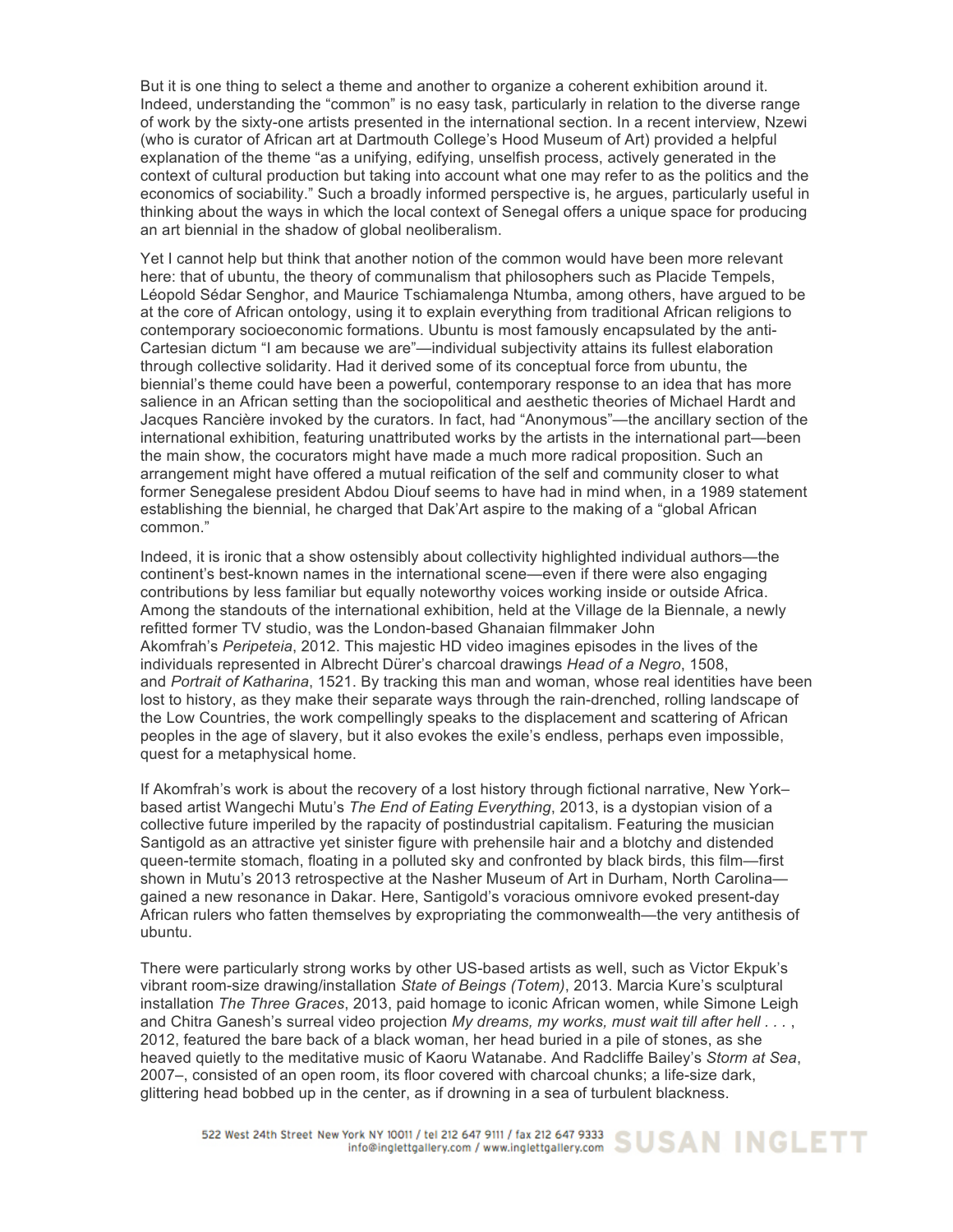The underlying sociopolitical commentary in these pieces is unmistakable, and the same could be said of many of the works in the exhibition. Take, for instance, Amina Menia's video projection *Un Album de famille bien particulier* (A Very Special Family Album), 2012, which is composed of archival footage of the 1950s urban-development projects commissioned from the French architect Fernand Pouillon by the colonial government in Algiers. The sympathetic contemporary documentation of this utopian urbanism, as Menia's reprise makes clear, completely ignored the terrors of Algeria's war of liberation, which in fact utterly ruptured the colonizer's designs for its prized North African territory. While Menia explored the colonial era's competing imaginaries, Nairobi-based Sam Hopkins used a Pop aesthetic to examine the Euro-African postcolonial condition. His *Logos of Non Profit Organisations working in Kenya (some of which are imaginary)*, 2010–, twenty-four framed small serigraphs, conflates the realities and fictions of NGO work, suggesting doubt about the humanistic claims of the usually Western-funded NGO industry and distrust of its effectiveness as an agent of change in contemporary Africa.

This political emphasis was perhaps one way of addressing the exhibition's theme, at least as the curators seemed to understand it: Nzewi described his interest in mobilizing "the common by seeking the connection between politics and aesthetics." Among the most articulate and complex mediation on this politicized notion of collectivity was an all-yellow congress room with ceramic toilet bowls for chairs—a cynically imagined space for confronting post–Arab Spring ennui by the Tunisian artist Faten Rouissi titled *La fantôme de la liberté (Malla Ghassra)* (The Phantom of Liberty [Malla Ghassra]), 2012. Algerian Kader Attia's *Indépendance Tchao*, 2014—an architectonic sculpture fabricated with metal lockers salvaged from an abandoned building in Algiers—added a historical dimension to such questions. This remarkable replica of the seventeen-story Hôtel de l'Indépendance—the decaying modernist architectural landmark in the city center built in the heyday of Senegal's postindependence euphoria—gestures toward the failure of both colonial and postcolonial urbanization, and to the disconnect between the rhetoric and realities of twentieth-century modernization projects in independent Africa.

Several artists engaged with other kinds of political subject matter, probing religious, social, and racial belonging. Attia's compatriot Massinissa Selmani explored collectivity of a more formal kind in his projection of quirky multiple drawings on a screen of translucent paper cubes(*Souvenirs du vide* [Remembrance of Emptiness], 2014). The Moroccan artist Mehdi-Georges Lahlou contributed an exhilarating installation of seventy-two flagpoles flying spotless white women's veils, *72 (virgins) on the sun*, 2014, which probed weighty issues of gender, religion, and ideology in the context of the postcolonial, post-9/11 world. Candice Breitz re-created a contemporary "African" living room around the centerpiece of her projected video *Extra*, 2011, in which she hilariously interjects herself or parts of her body into scenes from *Generations*, a popular black South African soap opera (in another room, her compatriot Nomusa Makhubu inserted herselfinto archival group portraits of black South Africans). The unpredictable interjection of a superfluous white body among an all-black cast seemed like an anomaly, yet its pervasive presence pointed to the aporias of the postapartheid "rainbow nation."

Without question, the curators successfully convened some of the most exciting African and black-diaspora artists working today. But unfortunately, the power of the individual pieces was all too often undermined by the execution of the biennial itself. The exhibition design and installation were uninspiring, even woeful. The poorly built curved screen onto which

Akomfrah's *Peripeteia* was projected (to say nothing of the ambient light washing out the image) and the cacophony of multiple video and sound works in all the spaces did the artists an inexcusable disservice. Even worse, cavalier shipping arrangements resulted in the no-show of the work of New York–based Julie Mehretu. Radcliffe Bailey was forced to deploy charcoal in place of the never-arrived ebony/ivory piano keys he had used in his more conceptually subtle original work. To cap it all, at the time of writing, several works meant to be returned to participants were still stuck at the Dakar airport.

These problems, caused in part by the refusal of biennial officials to cede to the curators full control of the exhibition design and installation or to professionalize the production process, point to the fundamental problem with Dak'Art: It is organized by a secretariat that evidently does not see the need for experienced exhibition designers, fabricators, art handlers, and installers to deal with the serious art and artists it now attracts; a secretariat that is unsure of the role of invited